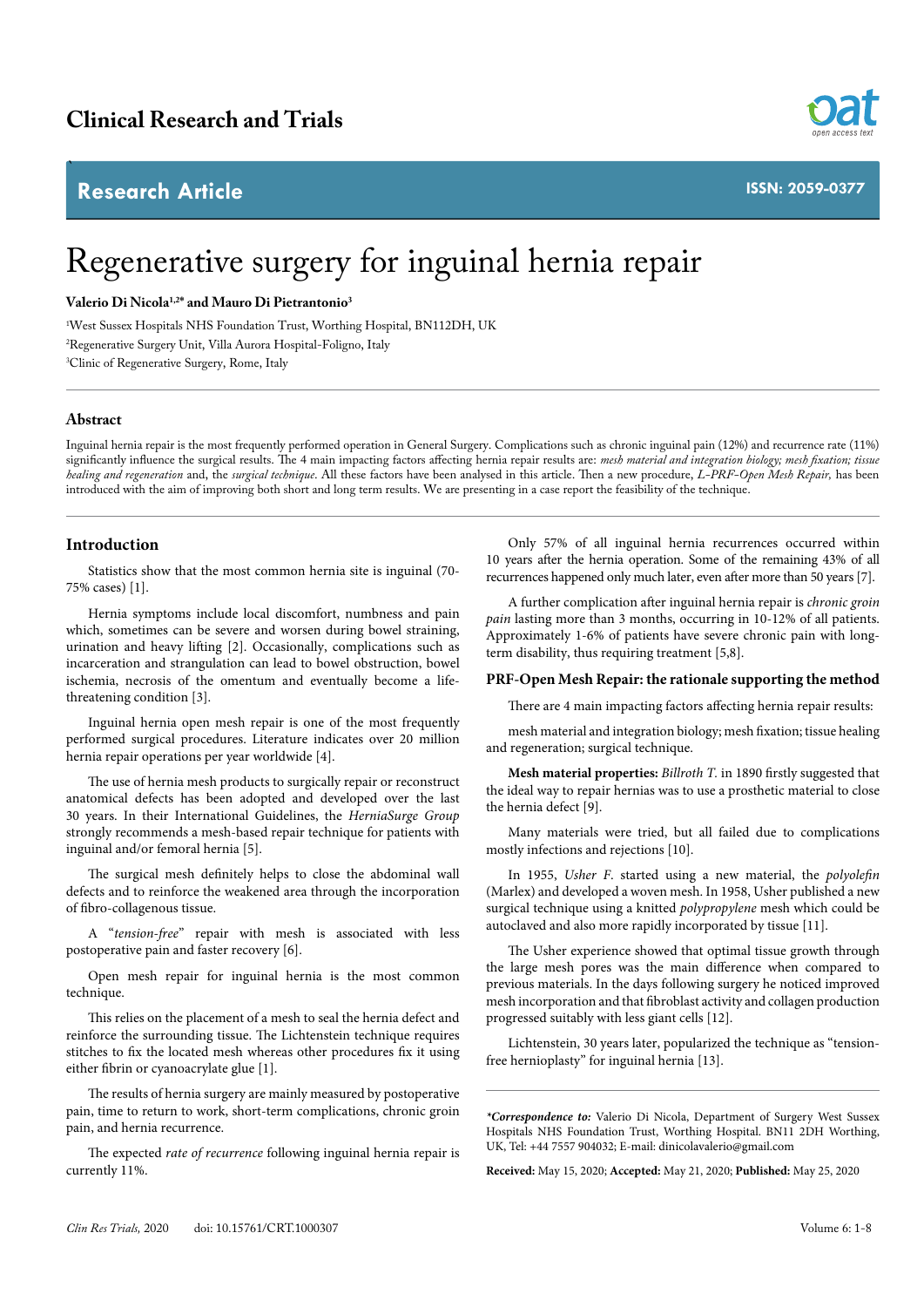In recent decades researchers have investigated various materials to optimise this aspect of mesh repair surgery. The fundamental material characteristics resulted to be biocompatibility, resistance to infection, maintenance of adequate long-term tensile strength, rapid incorporation into the host tissue, sufficient flexibility and noncarcinogenic response [6,14].

Currently, most of the surgical meshes are chemically and physically biocompatible, non-toxic, and non-immunogenic [1].

Mesh chemical and physical properties are designed to improve the integration process, optimise immune reaction and wound healing [15].

Therefore, the main properties required by a mesh are as follows:

#### **a) Elasticity and Tensile Strength.**

#### **b) Pore size.**

Porosity plays a key role in the reaction of the tissue to the prostheses. Macroporous meshes have been found to facilitate the colonization of macrophages, fibroblasts and EMC collagen fibres formation [16].

#### **c) Weight (density).**

Lightweight meshes contain less material so reduce the impact of the foreign body reaction [17].

#### **d) Structure.**

Surgical meshes are made using monofilament or multifilament systems. A surgical mesh formed of *monofilament* fibres provides good tissue reinforcement but is stiff and less pliable.

A surgical mesh formed of *multifilament* yarns is soft and malleable. However, multifilament fibres mesh tends to retain infectious and inflammatory substances, increasing the erosion rates by 20–30% and increasing the risk of recurrence [18].

# **f) Material absorption.**

*Non-absorbable* meshes have good mechanical qualities; they are intra-operatively easy to shape and have long-term stability. However, mesh deterioration and distortion: stiffness, erosion, shrinking and adhesions have been widely reported to promote recurrence in midlong term.

*Absorbable* meshes were developed to reduce these long-term complications. These meshes promote regulated postoperative fibroblast colonisation. Nevertheless, after mesh absorption is completed, the resulting scar tissue may be too weak and insufficient to provide required support resulting in increased hernia recurrence rate. For this reason, *mixed meshes* made with both absorbable and nonabsorbable material have been introduced. [1].

The "ideal" mesh should promote a fast and organized integration process supporting tissue regeneration together with a minimal inflammatory reaction [2].

For inguinal hernia surgery the most recommended are the macroporous, non-absorbable, monofilament, lightweight soft mesh. Polypropylene has been the material of choice for our study.

**Mesh integration biology:** After the mesh has been implanted, an extraordinarily complex series of biological events start and mark the initiation of the healing process.

**First stage: the acute Inflammation:** The *coagulum* is the aggregation of albumin, fibrinogen, plasminogen, complement factors, immunoglobulins around the mesh [19,20]. This is the starting process for *platelets* to gather and adhere to the coagulum and to activate the classical and alternative complement pathways. The chemotactic factors C3a and C5a generated by the *platelets* activation convey *polymorphonucleocytes (PMNs)*, macrophages, fibroblasts and smooth muscle cells to the wound area in an ordered sequence [21].

During this first stage, migrated *PMNs* phagocyte microorganisms and necrotic material. *PMNs* death cause the release of their cytoplasmic and granular contents near the mesh generating an additional inflammatory response [22].

**Second stage: chronic inflammation.** In this stage, monocytes attracted to the wound site differentiate into *macrophages*. Further to macrophages, other primary cellular components such as plasma cells and lymphocytes actively contribute to the advanced inflammatory response. Macrophages start the phagocytosis of dead cells, necrotic tissue and consume foreign bodies and generally prepare the way for fibroblasts settlement [23].

**Third stage: foreign body reaction**. In response to the presence of large indigestible foreign bodies, macrophages fuse into a *foreign body giant cell* in the attempt to seal the extraneous material in an epithelioid granuloma [24- 26].

Foreign body reaction is a complex defence response involving foreign body giant cells, fibroblasts, and angiogenesis formation in variable amounts depending on the nature, form and structure of the implanted material [24].

**Fourth stage: scar formation.** This is characterized by the replacement of damaged tissue with a new *extracellular matrix* (EMC) produced by fibroblasts and myofibroblasts which, generates the scar.

Wound healing and scar formation can be affected by persistent inflammation and the severity of the primary injury [27].

*Fibroblasts* are the cells that mediate the wound healing progression. These cells enter the wound site once the acute inflammatory response has receded. The main function of fibroblasts is to synthesize *extracellular matrix* (EMC) and its collagen components are essential to regenerate the connective tissue [28].

Fibroblasts play a key role for the success of mesh integration and their optimum amount (density) at the wound is achieved approximately two weeks after surgery [29].

At first, fibroblasts synthesize an immature, frail collagen type III. A fragile collagen ECM network is produced for around the first 21 days, and then there is a modification in the ratio of collagen type III and I. The collagen type III reduces and the type I, stronger and stable, arises. The mechanical strength increases progressively until 6 months after surgery [29].

Therefore, an altered Type I/III collagen ratio results in decreased tensile strength and mechanical stability. Thus, the alterations of collagen subtypes play a central role in the pathophysiology of hernia repair, mesh integration and recurrence [30-32].

Recent Literature highlights the responsibility of enzymes like Matrix Metallo-Proteinases, *MMPs* and the lack of their inhibitors Tissue Inhibitors of Metalloproteinases, *TIMPS* to be the possible cause for the altered ratio of collagen subtypes. [33,34]. Specifically, MMP-1 and MMP-13 are the principal matrix enzymes responsible for the type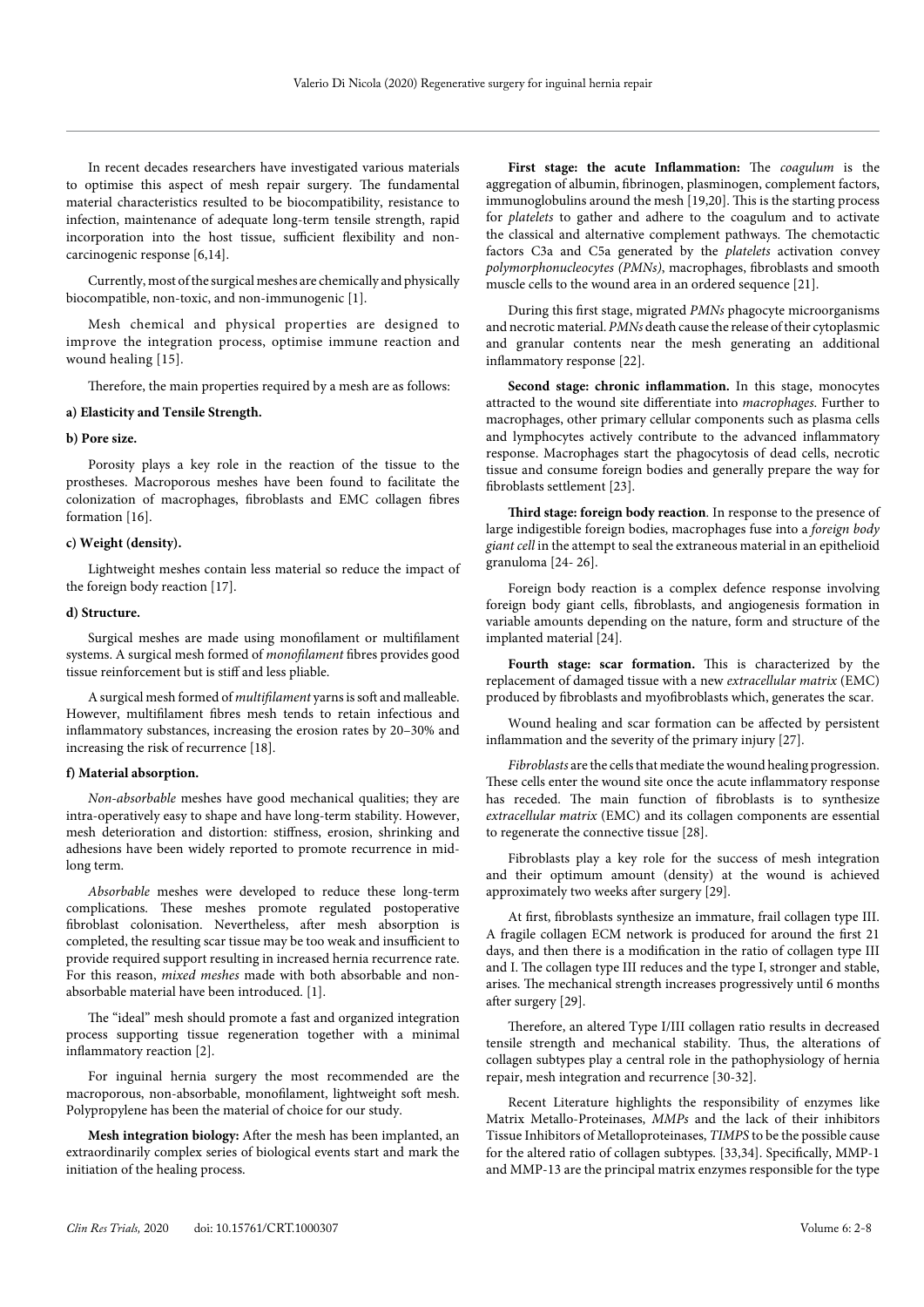I, II, III collagen turn over [35,36]. Therefore, the alterations in MMP-1 and MMP-13 protein expressions could have a role in the derangement of the ratio type I/III collagen [29,37,38].

Prolonged inflammation can jeopardize the mesh integration; fibroblasts and myofibroblasts overexpression prolong the inflammatory phase resulting in increasing fibrosis and this can cause contraction and shrinkage of the mesh, eventually resulting in fibrosis, adhesions and fistulas. This can lead to prosthesis rejection and short term recurrence [39,40].

**Mesh Fixation:** Mesh fixation is a controversial area in inguinal hernia surgery.

The most common methods used to fix the hernia mesh are stitches, fibrin and cyanoacrylate glues. A minority of surgeons suggest for a non-fixation technique (mostly in TEP); however, reports about the rate of recurrence are incomplete and controversial.

**Stitch fixation**: The Lichtenstein technique is currently the most popular technique to repair unilateral primary groin hernias [13].

In the Lichtenstein technique the mesh fixation is provided by a Prolene (polypropylene) overrunning or single stitch suture to sew the mesh firmly to the surrounding structures: the pubic tubercle, inguinal ligament and muscles.

Some surgeons opt for absorbable stitch material such as polyglycolic acid (Vicryl) in the hope of reducing the risk of long-term nerve entrapment in the suture line.

Lichtenstein technique has a generally good reported outcome in Literature: easy to perform, low morbidity and good long-term results [41].

Nonetheless, several recent articles showed high incidence of chronic inguinal pain, with an average incidence of 12%, and sometimes reported as high as 53% [42- 50].

Many studies considered chronic postoperative pain as a surgical primary outcome but only a few of them evaluated the social impact of post-hernia repair chronic pain. This chronic groin pain has been reported to affect the social, sexual and work life of up to 6% of patients [8,42,44,47,49].

Specifically, in the Lichtenstein operation, chronic groin pain can be due to nerve entrapment in the suture either in the scar tissue or neuroma development, inflammation of the periosteum of the pubic tubercle (traditionally taken into the first stitch), and persistent inflammation with foreign body over-reaction to the mesh [51,52].

Lichtenstein technique has been always described as a "tension free technique". However, stitches do generate tension and stiffness in the inguinal area particularly during muscle activity. This tension may cause postoperative mechanical pain, persistent inflammation and delay in recovery time.

**Glue sealant:** To reduce the risk of nerve entrapment and chronic pain, different methods of mesh fixation have been considered and most of all tissue-compatible glues. The goal is to provide a suture-less fixation.

The ideal adhesive material should be:

- a. Biocompatible
- b. Cheap
- c. Easy to store and use.

The advantages promoted by glue fixation are reduced postoperative acute and chronic pain, improved haemostasis, and speed up operation time.

There is no report in Literature of any difference in recurrence when comparing glue with stitch fixation.

**Fibrin glue:** The main components of Fibrin glue are concentrated fibrinogen, thrombin, and calcium chloride, thus duplicating the final stage of the coagulation cascade. Fibrin acts as a haemostatic barrier, adheres to the surrounding tissue, and operates as a scaffold for migrating fibroblasts [53].

Fibrin glue is used as a tissue adhesive for a variety of surgical procedures.

The main advantages of fibrin glue are tissue compatibility, biodegradability, and efficacy when applied to wet surfaces. Potential contamination by transmissible blood-borne pathogens has been criticised by some authors [54].

Fibrin glue has given very good results in tension free mesh fixation both in open and laparoscopic approaches. Nonetheless, it does not fulfil the requirements (b) and (c) because it is expensive and difficult to store and to prepare for the surgical application. Further, fibrin glue can potentially transmit blood-related infections [55-57].

**Cyanoacrylates (CAs) glue:** Some surgeons consider cyanoacrylates the best choice for mesh fixation in open mesh repair for inguinal hernia.

CAs is biocompatible, inexpensive and easy to store and use [8].

CAs is an efficient way to seal the mesh to the nearby tissue and works as haemostatic although does not provide a scaffold or facilitate tissue regeneration.

The main problem of the CAs has been recognised in the general increase of macrophage response when compared to absorbable sutures [58].

However, this excessive inflammatory reaction induced by the CAs does not seem, in experimental models, to alter significantly the collagen maturation process or delay the mesh integration, which seems very similar to absorbable sutures [58].

**Platelet rich fibrin – PRF:** *Platelet rich fibrin* (PRF) has been described as a second-generation autologous platelet concentrate because it does not require any biochemical additives like anticoagulants or bovine thrombin for fibrin polymerisation such as PRP.

However, PRF biological properties are rather different from PRP and cannot be considered a PRP development but rather a different biostimulator.

*L-PRF* typically is made with 9 ml fresh blood in glass-coated plastic tubes, immediately centrifuged at 2700 rpm for 12 minutes [59].

After centrifugation, through the activation of autologous thrombin, a *fibrin clot* is created. Three distinct layers can be seen in the tube (Figure 1). The clot by itself contains a great amount of exudate, which is rich in growth factors, and this exudate can be pressed out by gentle compression of the clot in order to obtain PRF *membranes.*

Serum squeezed out from the PRF clot, called *hyper-acute serum*, has a greater cell proliferative effect on different connective cell lineages such as bone marrow mesenchymal stem cells (BM-MSCs), adipose stem cells (ASCs), fibroblasts, osteoblasts and chondroblasts cells [60,61].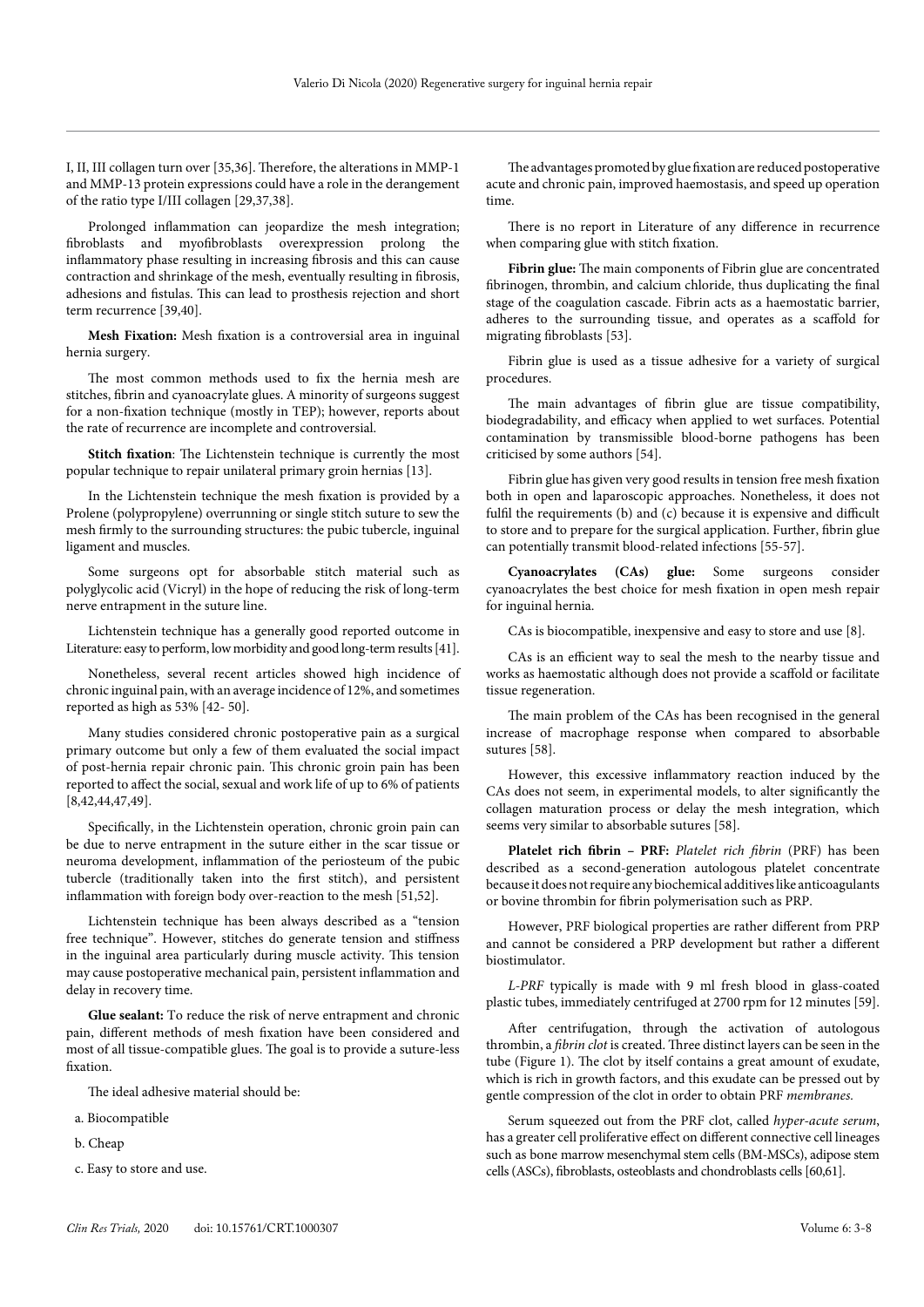

Figure 1. Three distinct layers can be seen in the tube: red blood corpuscles RBCs at the bottom of the tube, platelet-poor plasma PPP on the top of the tube, and the PRF clot in the middle of the tube

*PRF membrane* is a three-dimensional, adhesive, biocompatible and biodegradable scaffold. The membrane surface facilitates contact and cell interactions. Furthermore, PRF *membranes* are able to slowly release bioactive molecules that facilitate migration, adhesion and proliferation of local MSCs [62-64].

During centrifugation, the soluble fibrinogen contained in the plasma transforms to fibrin polymerizing to a three-dimensional structure. The activated platelets and some leukocytes are entrapped in the fibrin net. Consequently, a storage pool of growth factors is formed from platelets and leukocytes upon activation [65].

Autologous platelet concentrates are widely used as a bioactive surgical component to decrease inflammation and increase the speed of the healing process.

L-PRF is made of a strong fibrin matrix that variably contains:

- High concentration of vital and non-vital: platelets, leucocytes and circulating MSCs
- Variable pool of cytokines
- An elevated concentration of long releasing growth factors (GFs). These include platelet derived growth factor (*PDGF A-B*), vascular endothelial growth factor (*VEGF*), transforming growth factor (*TGF β -1,2)*, insulin-like growth factor (*IGF-I*), epidermal growth factor (*EGF*); connective tissue growth factor (*CTGF*); bone morphogenetic protein 2 (*BMP-2*) [59; 66].
- An elevated concentration of fibrin, fibronectin, vitronectin, and thrombospondin
- A variable pool of heat shock proteins *HSPs* (not well studied yet)

For its regenerative properties, PRF has been successfully used for the treatment of non-responding skin ulcers including diabetic foot ulcers (DFU), pressure ulcers (PU), acute surgical wounds, and venous leg ulcers (VLUs) [66,67]. In dentistry and maxillofacial surgery, the application of PRF membrane is widespread. There are numerous described procedures including the treatment of periodontal bony

defects and regeneration, ridge preservation, sinus-floor elevation, implant surgery, and the creation of the PRF bone block [68,69].

PRF increases new bone formation and has a positive effect on early bone healing [70].

In dermatology and plastic surgery have been reports of dermal fibroblasts migration and activation resulting in the increase of collagen synthesis of the skin exposed to PRF treatment [71,72].

We have recently started using *L-PRF clot* and its constituents *PRF membranes* and *hyper-acute serum* to fixing the mesh in inguinal hernia repair.

**Regenerative surgery technique:** *PRF-open mesh repair*: *PRFopen mesh repair* applies some basic rules to achieve the best clinical result: minimally invasive approach, tension-free technique and regenerative surgery principles. It will be described in Materials and Methods [73].

These basic principles reduce oedema, collection and postoperative acute inflammation. These are the main factors that hinder the integration process and trigger postoperative pain.

We used L-PRF to combine the benefits showed by fibrin glue sealant with the PRF properties to streamline the integration of the mesh by optimising connective tissue regeneration. Moreover, PRF regenerative capacities should substantially prevent chronic fibrotic inflammation, mesh retraction, hard and painful scars and chronic nerve entrapment syndrome [73].

#### **Material and Methods**

PRF-Mesh Repair clinical study was approved by the scientificethical board of *Villa Aurora Hospital-Foligno-Italy.* The study was temporarily stopped last February 2020 due to the Coronavirus pandemic.

We describe a case report to explain the feasibility and safety of the procedure.

On November 2019, we admitted in day surgery, a 67 years old male with a non-complicated bilateral inguinal hernia.

PMH: blood hypertension, prostate hypertrophy. BMI:23

ASA 2

The patient was consented for the *PRF-open mesh repair technique* and for the use of his own blood to extract the L-PRF. The patient agreed to have his data collected and recorded into an electronic database to be duly analysed.

The operation was performed in general anaesthetic.

# **For the right inguinal hernia was performed the** *PRF-open mesh repair technique*

A small (5-6 cm) *transverse incision* made in the inguinal region.

A self-retaining retractor with smooth non-traumatic branches positioned.

Findings: direct hernia.

Tissues were sharply cut avoiding any stretching or shredding during the dissection. *Minimal manipulation* used to prepare the sac from the cord and to make the space where the mesh will be located. It is important to minimise the detachment of tissues and in particular to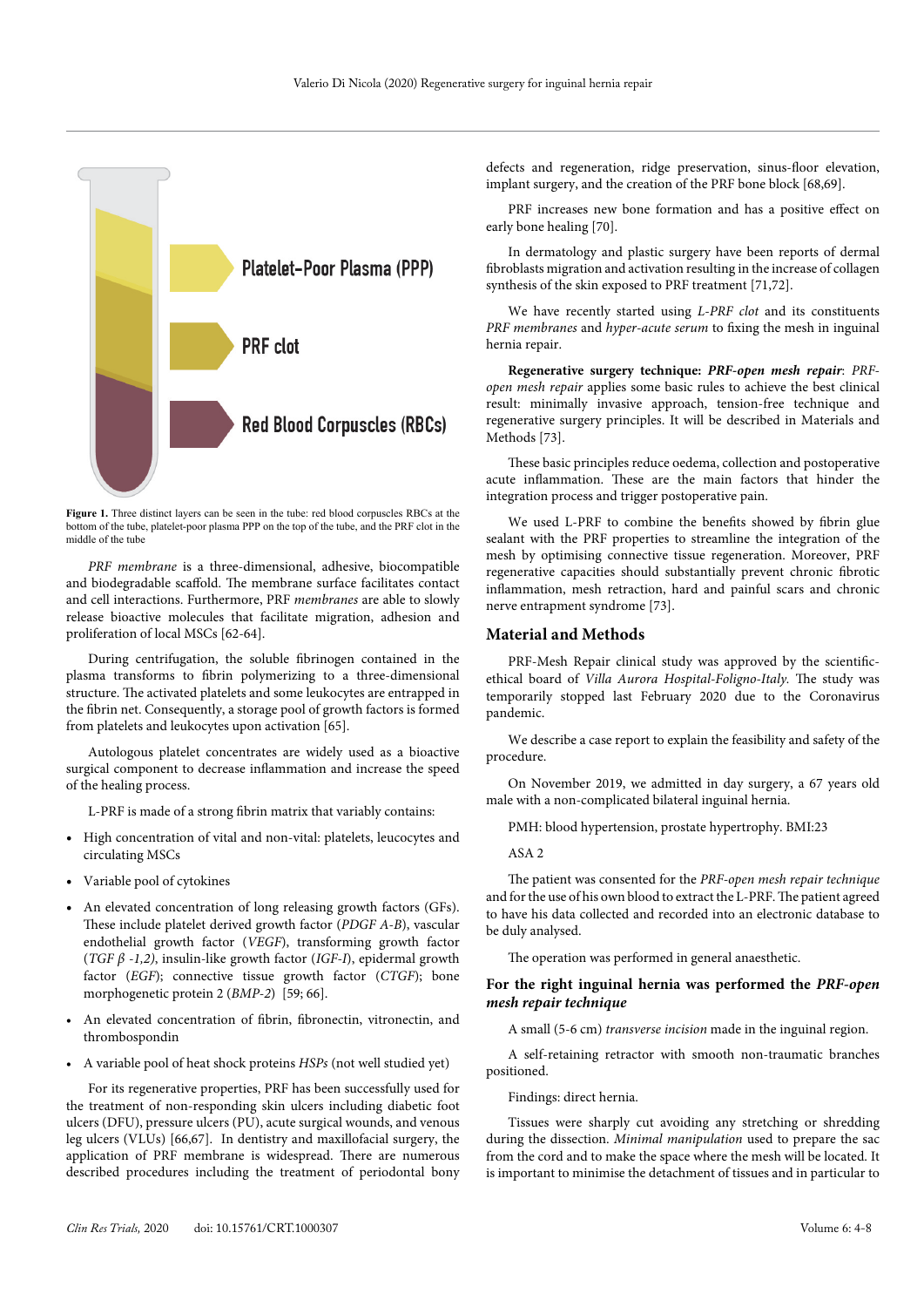respect as much as possible the nerves that cross the area. Haemostasis checked step by step.

After the sac was isolated and content examined, it was repositioned into the abdomen and the *trasversalis fascia* approximated with Vicryl 2-0 stitches.

The mesh was then customised to be suitable for the patient's inguinal region. We choose a soft, light, macroporus, monofilament, polypropylene mesh BARD.

The mesh was designed according to the shape and size of the inguinal canal and fixed in place with a 2 cm overlap of the mesh above the tubercle.

*Mesh fixation*. We used *L-PRF clot (Leukocyte-Platelet Rich Fibrin)* with both components: *membrane* and *hyper-acute serum* to fix the mesh and secure a tension free technique.

The *L-PRF clot* was prepared in theatre with *IntraSpine* centrifuge using 9 ml fresh patient's blood in glass-coated plastic tubes and immediately centrifuged at 2700 rpm for 12 minutes.

After centrifugation, three distinct layers were in the tube (Figure 1): red blood corpuscles RBCs at the bottom of the tube, platelet-poor plasma PPP on the top of the tube, and the PRF clot in the middle of the tube.

The L-*PRF clot* was removed from the tube with surgical tweezers (Figure 2).

Serum squeezed out from the *PRF clot* generates *PRF membranes* and the *hyper-acute serum*. We have used 3-5 *L-PRF clots* to fix the mesh.

Both components *membranes* and *hyper-acute serum* were applied on the posterior fascia (trasversalis) and the mesh attached over them (Figure 2).

Only one single stitch Vicryl 2-0 used to close the mesh tails.

*Anterior fascia closure*. Fascia sutured below the spermatic cord using Vicryl 2-0 stitches to press the mesh between the anterior and the trasversalis fascia.

Fat sutured with Vicryl 2-0 and skin intradermic suture with monocryl 3-0.

# **For the left inguinal hernia was performed the Lichtenstein technique.**

**Findings:** direct hernia.

The operation was made following the same patterns described for the right side.



**Figure 2.** PRF membrane positioning. The arrow indicates the PRF membrane and hyperacute serum positioned onto the transversalis (posterior) fascia

Unlike the right side, the mesh fixation was accomplished with Vicryl 2-0 stitches to the pubic tubercle, inguinal ligament and surrounding muscles structures.

Bupivacaine 20 ml 0.25% local anaesthetic infiltration on both sides at the end of the procedure.

Oral paracetamol was prescribed after discharge 1 gr TDS per 5 days and then as needed.

#### **Pain measurement**

Postoperative pain was measured with VAS (Visual Analog Scale) by direct interview or by phone call at 3 hours, 24 hours, 48 hours, 7 days, 15 days, 1 month, 3 months and 6 months after the operation.

Clinical follow up was set at 1 month and 6 months.

Chronic groin pain would have been diagnosed whether still present at the 6th month follow-up.

The time needed to recover daily activities was recorded.

Data were anonymised, stored and elaborated in electronic database.

# **Results**

The aim of this case report was to explain the technique and evaluate the feasibility.

No acute short-term complications such as collection, hematoma, wound infection, oedema of the scrotum, DVT have been reported in both inguinal sides.

The results of hernia surgery are mainly measured by postoperative pain, time to return daily activities and work (when applicable), chronic groin pain and, recurrence.

*Post-operative pain* was the primary outcome to be assessed after PRF-open mesh repair procedure.

*VAS* (Visual Analog Scale) is a subjective pain scale numerically expressed from 0 to 10. *VAS* was discussed with patient before the surgery.

Table 1 has been reported the intensity of pain (VAS) at 3 hours, 24 hours, 48 hours, 7 days, 15 days, 1 month, 3 months and 6 months after the operation.

Post-operative VAS score reported during follow up for the Right (PRF-open mesh repair) and the Left inguinal hernia (Lichtenstein technique).

The peak was 24h after surgery. This peak had several explanations: the post-operative infiltration of Bupivacaine ended its effect and the patient was pushed to move and walk. However, there was a clear difference in pain perception and intensity between the right and the left side as reported in Table 1.

Furthermore, due to the intermittent left sided discomfort, the patient requested occasional pain killer consumption up to 15 days after the operation.

The patient came back to *normal daily activities* after 7 days from surgery.

At three and six months follow up, the patient did not complain of any pain, symptoms or discomfort.

No recurrence detected after 6 months follow up.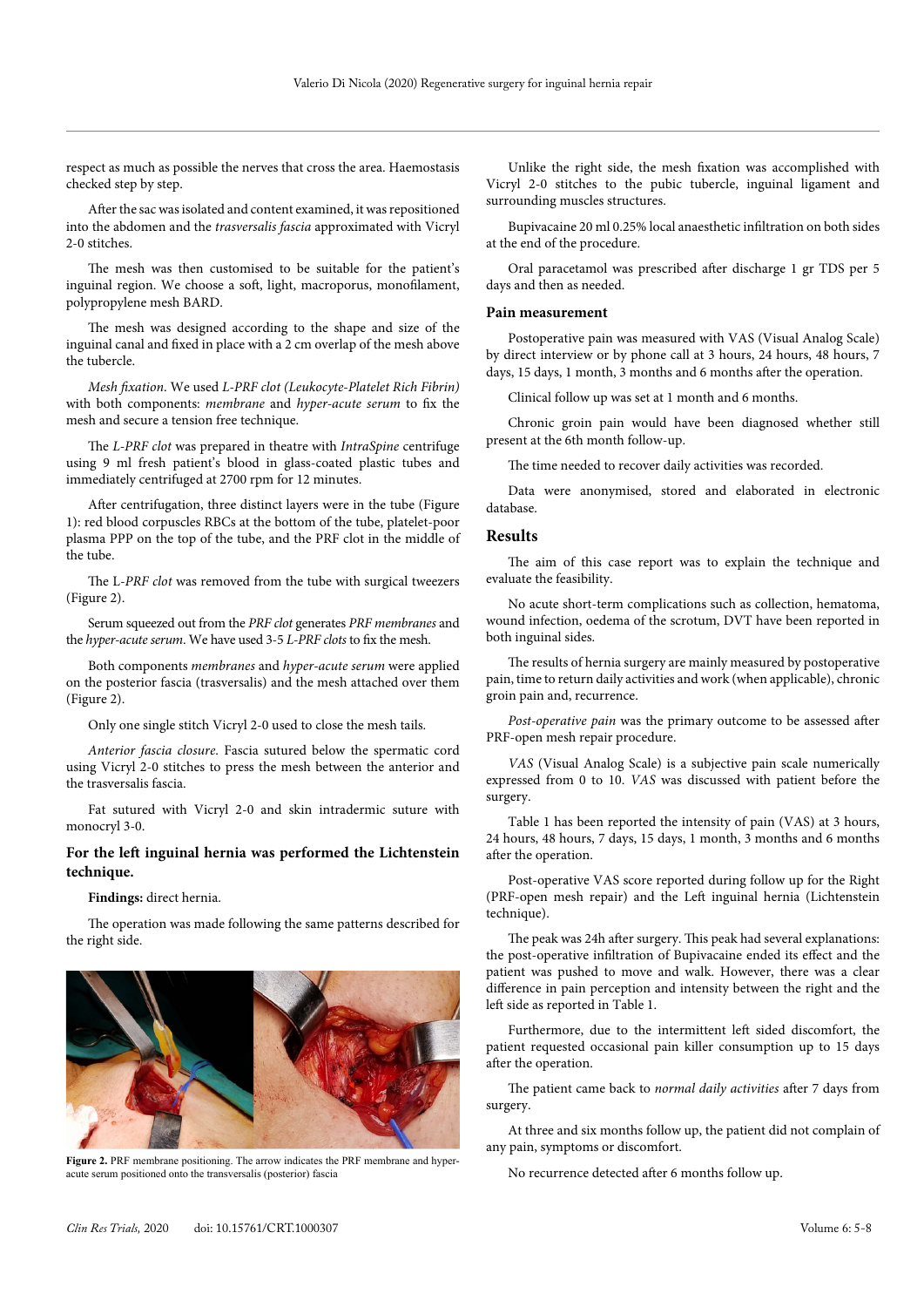|  | <b>Table 1.</b> Has been reported the intensity of pain (VAS) at 3 hours, 24 hours, 48 hours, 7 |  |  |
|--|-------------------------------------------------------------------------------------------------|--|--|
|  | days, 15 days, 1 month, 3 months and 6 months after the operation                               |  |  |

|                 | 3h | 24 <sub>h</sub> | 48h | 7days |  | 15days   1month   3months   6months |  |
|-----------------|----|-----------------|-----|-------|--|-------------------------------------|--|
| Right<br>Hernia |    |                 |     |       |  |                                     |  |
| Left<br>Hernia  |    |                 |     |       |  |                                     |  |

Post-operative VAS score reported during follow up for the Right (PRF-open mesh repair) and the Left inguinal hernia (Lichtenstein technique).

# **Discussion**

Lichtenstein technique promotes a rigid fixation of the mesh, recommending non-absorbable overrunning stitches (Prolene) to sew the mesh to the inguinal ligament and surrounding muscles structures; this may generate tension, inflammation and pain [43;46].

In addition, the risk that a permanent suture would trap a nerve is reasonably high (average 11- 12% in Literature) causing chronic inguinal pain, which quite often requires prolonged pain killer consumption, local infiltrations or unreliable nerve-lysis operations [44;48].

We have analysed the use and performance of glue sealant such as Fibrine glue and Cyanoacrylates (CAs) to reduce the pain and risk of nerve entrapment syndrome related to the stitch fixation.

In 2009, De Hingh IHJT, *et al*. described the use of autologus *P-RFS (Platelet-Rich Fibrin Sealant)* on 22 patients. The aim was fixing the mesh replacing the human/bovine fibrin glue. The advantages claimed focused on the *P-RFS* haemostatic and antibacterial effects. The preparation of the blood required a large amount of patient's own blood (120 ml) and stored into a designated preparation unit containing sodium citrate for anticoagulation. Afterwards, the container was placed in the centrifuge for 23 min to produce an average of 6 ml of *P-RFS*. With a spray applicator, the *P-RFS* was applied along the ligament and the medial and cranial side of the mesh [74].

On the base of the above experiences, we deemed that *L-PRF* provided by the patient's own blood might become another glue option to fix the mesh.

L-PRF is an autologous platelet-rich fibrin centrifuge product capable of glue and scaffolding performance besides tissue regeneration properties.

In Literature, PRF resulted to be able to minimise the local inflammatory acute response and promote optimal fibroblast colonization and efficient collagen production. These PRF features may be central to streamline the mesh integration and support the effective wound healing process [73].

Furthermore, PRF resulted to be less expensive than either fibrin glue or cyanoacrylate. It provides similar scaffolding properties to fibrin glue but eliminates the risk of transmission of blood pathogens.

In addition, PRF has beneficial anti-inflammatory properties as opposed to the characteristic of cyanoacrylate which, seems to be inclined to promote inflammatory tissue reactions.

Most important, PRF exhibits both good fixation capacity and unique tissue regeneration properties when compared with other glue sealants [58; 73].

The clinical perspectives of the PRF-mesh repair procedure are the reduction of postoperative pain, accelerate the patient's recovery, prevent the chronic inguinal pain, reduce the rate of recurrence and reduce financial costs of the operation [73].

Limited to this case report experience, *L-PRF* showed: 1) "tension free" fixation of the mesh; 2) less local inflammation and pain; 3) easy prevention of nerve entrapment complication.

It would not be unexpected that further clinical trial show improvements in mesh integration and tissue regeneration.

This case report showed an impressive difference in pain and time of recovery between the two inguinal hernias operated with the two different techniques. The VAS score indicated that only after 3 months there was an equalization of symptoms amid two sides.

Covid 19 pandemic has abruptly interrupted our clinical experience after first 6 cases. The study will hopefully be authorised to restart as soon as pandemic declines.

# **Conclusion**

*PRF-open mesh repair* is a physiologic and genuinely "tension-free technique" that follows sound regenerative surgery principles.

The surgical technique, the biological method of fixation and the regenerative properties of PRF seem to minimise wound site inflammation and assist the correct integration of the mesh for a prompt and painless recovery after inguinal hernia surgery.

In this case-report, PRF-open mesh repair offered some short-term benefit comparing to the Lichtenstein technique resulting in less pain and shorter recovery time.

Covid 19 pandemic has abruptly interrupted our clinical experience, nonetheless, we believe to be worth to publish this case report.

# **Conflicts of interest**

The authors declare that they do not have financial or nonfinancial competing interests.

#### **References**

- 1. Baylón K, Rodríguez-Camarillo P, Elías-Zúniga A, Robert Gilkerson JA, Lozano (2017) Past, Present and Future of Surgical Meshes: A Review. *Membranes (Basel)*  7: 47. [\[Crossref\]](https://pubmed.ncbi.nlm.nih.gov/28829367/)
- 2. Bendavid R, Abrahamson J, Arregui ME, Flament JB, Phillips EH (2001) Abdominal Wall Hernias: Principles and Management. (1st Edn) Springer; New York, NY, USA.
- 3. Heniford BT (2015) Hernia Handbook. (1st Edn) Carolinas HealthCare System, Charlotte, NC, USA:
- 4. Kingsnorth A (2004) Treating inguinal hernias: Open mesh Lichtenstein operation is preferred over laparoscopy. *BMJ* 328: 59-60. [\[Crossref\]](https://www.ncbi.nlm.nih.gov/pmc/articles/PMC314035/)
- 5. HerniaSurge Group (2018) International guidelines for groin hernia management. *Hernia* 22:1-165. [\[Crossref\]](https://www.ncbi.nlm.nih.gov/pmc/articles/PMC5809582/)
- 6. Pandit AS, Henry JA (2004) Design of surgical meshes—An engineering perspective. Technol. Heal. Care. 12: 51-65. [\[Crossref\]](https://pubmed.ncbi.nlm.nih.gov/15096687/)
- 7. Köckerling F, Koch A, Lorenz R, Schug-Pass C, Stechemesser B, et al. (2015) How long do we need to follow-up our hernia patients to find the real recurrence rate? *Front Surg* 2: 24. [\[Crossref\]](https://www.ncbi.nlm.nih.gov/pmc/articles/PMC4468742/)
- 8. Tebala GD, Tognoni V, Tristram Z, Macciocchi F, Innocenti P (2015) Cyanoacrylate glue versus suture fixation of mesh in inguinal hernia open repair a randomized controlled clinical trial. *Gastroenterol Hepatol* 2: 5.
- 9. Billroth T (1924) In: The Medical Sciences in the German Universities: A Study in the History of Civilization. Welch WH (Ed) Macmillan; New York, NY, USA.
- 10. Chowbey P (2012) Endoscopic Repair of Abdominal Wall Hernias. (2nd Edn) Byword Books, Delhi, India.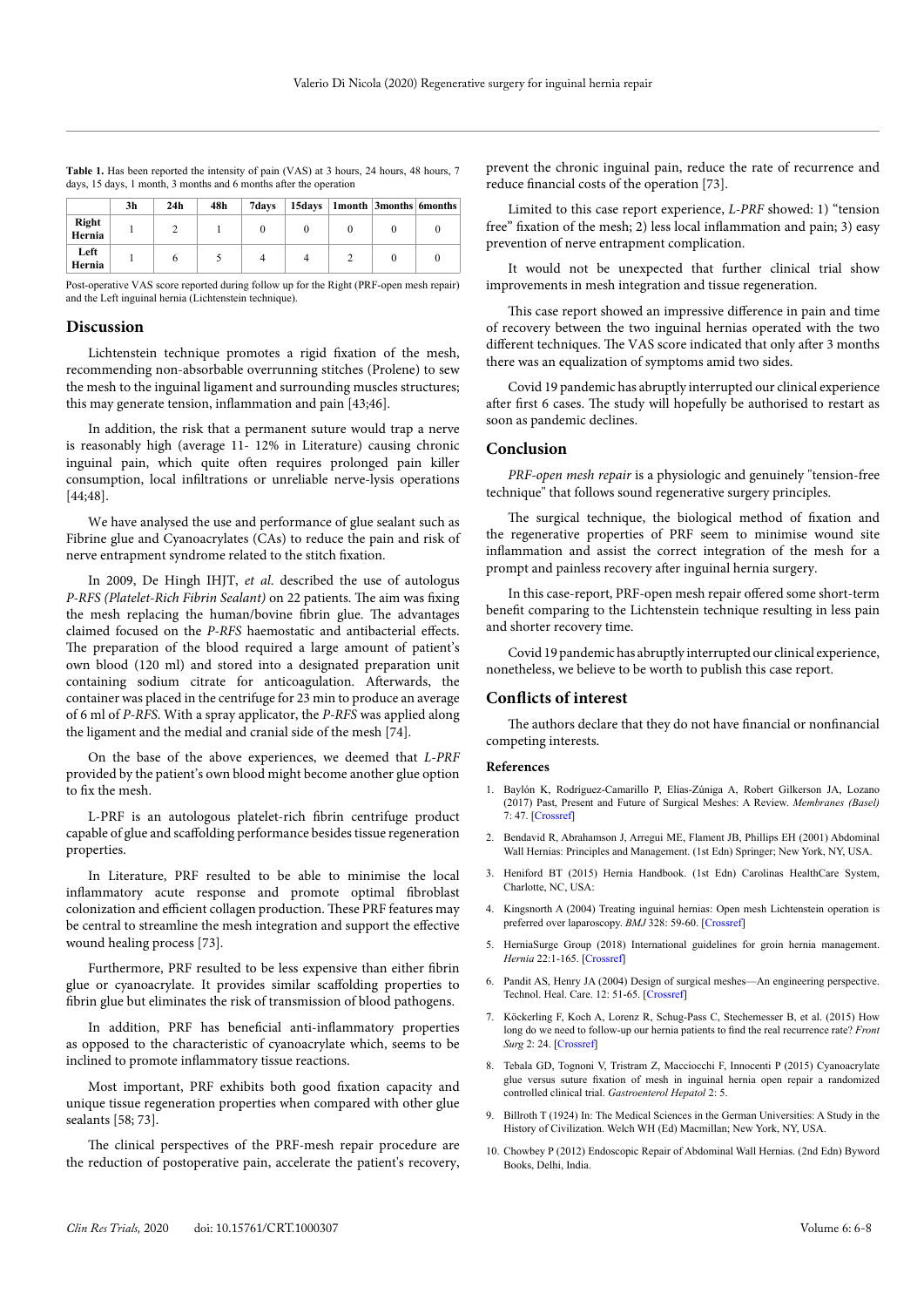- 11. Usher FC, Hill JR, Ochsner JL (1959) Hernia repair with Marlex mesh. A comparison of techniques. *Surgery* 46: 718-728. [\[Crossref\]](https://pubmed.ncbi.nlm.nih.gov/13840514/)
- 12. Klinge U, Klosterhalfen B, Birkenhauer V, Junge K, Conze J, et al. (2002) Impact of polymer pore size on the interface scar formation in a rat model. Surg Res 2002; 103: 208-214. [\[Crossref\]](https://pubmed.ncbi.nlm.nih.gov/11922736/)
- 13. Lichtenstein IL, Shulman AG, Amid PK (1989) The tension free hernioplasty. *Am J Surg* 157: 188-193. [\[Crossref\]](https://pubmed.ncbi.nlm.nih.gov/2916733/)
- 14. Melero Correas H (2008) Master Thesis. Universitat Politècnica de Catalunya; Barcelona, Spain. Caracterización Mecánica de Mallas Quirúrgicas Para la Reparación de Hernias Abdominales.
- 15. Brown CN, Finch JG (2010) Which mesh for hernia repair? Ann R Coll Surg Engl 9: 2272-278. [\[Crossref\]](https://pubmed.ncbi.nlm.nih.gov/20501011/)
- 16. Zogbi L (2008) The Use of Biomaterials to Treat Abdominal Hernias. In: Pignatello R (Ed) Biomaterials Applications for Nanomedicine. (1st Edn) 18: 359-382.
- 17. Bilsel Y, Abci I (2012) The search for ideal hernia repair; mesh materials and types. Int J Surg 10: 317-321. [\[Crossref\]](https://pubmed.ncbi.nlm.nih.gov/22588090/)
- 18. Winters JC, Fitzgerald MP, Barber MD (2006) The use of synthetic mesh in female pelvic reconstructive surgery. *BJU Int* 98: 70-76. [\[Crossref\]](https://pubmed.ncbi.nlm.nih.gov/16911608/)
- 19. Tang L, Ugarova TP, Plow EF, Eaton JW (1996) Molecular determinates of acute inflammatory response to biomaterials. J Clin Invest 97: 1329-13234. [\[Crossref\]](https://www.ncbi.nlm.nih.gov/pmc/articles/PMC507187/)
- 20. Busuttil SJ, Ploplis VA, Castellino FJ, Tang L, Eaton JW, et al. (2004) A central role for plasminogen in the inflammatory response to biomaterials. *J Thromb Haemost* 2: 1798-1805. [\[Crossref\]](https://pubmed.ncbi.nlm.nih.gov/15456492/)
- 21. Earle DB, Mark LA (2008) Prosthetic Material in Inguinal Hernia Repair: How Do I Choose? *Surg Clin North Am* 88: 179-201. [\[Crossref\]](https://pubmed.ncbi.nlm.nih.gov/18267169/)
- 22. Schaechter M (2009) Encyclopedia of Microbiology. (3rd Edn) Academic Press, Cambridge, MA, USA.
- 23. Greenberg JA, Clark RM (2009) Advances in suture material for obstetric and gynecologic surgery. *Rev Obstet Gyneco* 2:146-158. [\[Crossref\]](https://www.ncbi.nlm.nih.gov/pmc/articles/PMC2760901/)
- 24. Anderson JM, Rodriguez A, Chang DT (2008) Foreign Body Reaction to Biomaterials. *Semin Immunol* 20: 86-100. [\[Crossref\]](https://pubmed.ncbi.nlm.nih.gov/18162407/)
- 25. Murch AR, Grounds AD, Marshall CA, Papadimitriou JM (1982) Direct evidence that inflammatory multinucleate giant cells form by fusion. *J Pathol* 137: 177-180. [\[Crossref\]](https://pubmed.ncbi.nlm.nih.gov/7097396/)
- 26. Woloson SK, Greisler HP (2001) Biochemistry, immunology, and tissue response to prosthetic material. In: Bendavid R, Abrahamson J, Arregui ME, Flament JB, Phillips EH (Eds) Abdominal wall hernias. Principles and management. New York, pp: 201–207.
- 27. Chu C, Von Fraunhofer JA, Greisler HP (1997) Wound Closure Biomaterials and Devices. (1st Edn) CRC Press LLC, Boca Raton, FL, USA.
- 28. Anderson JM (2001) Biological Response to Materials. *Annu Rev Mater Res* 31: 81- 110.
- 29. Elango S, Perumalsamy S, Ramachandran K, Vadodaria K (2017) Mesh materials and hernia repair. *Biomedicine (Taipei)* 7: 16. [\[Crossref\]](https://pubmed.ncbi.nlm.nih.gov/28840830/)
- 30. Junge K, Rosch R, Klinge U, Schwab R, Peiper C, et al. (2006) Risk factors related to recurrence in inguinal hernia repair: a retrospective analysis. *Hernia* 10: 309-315. [\[Crossref\]](https://pubmed.ncbi.nlm.nih.gov/16721504/)
- 31. Si Z, Bhardwaj R, Rosch R, Mertens PR, Klosterhalfen B, et al. (2002) Impaired balance of type I and type III procollagen mRNA in cultured fibroblasts of patients with incisional hernia. *Surgery* 131: 324–331. [\[Crossref\]](https://www.ncbi.nlm.nih.gov/pubmed/11894038)
- 32. Rangaraj A, Harding K, Leaper D (2011) Role of collagen in wound anagement. *Wounds* 7: 54-63
- 33. Abci I, Bilgi S, Altan A (2008) Role of TIMP-2 in Fascia Transversalis on Development of Inguinal Hernias. J Invest Surg 18: 123-128. [\[Crossref\]](https://www.ncbi.nlm.nih.gov/pubmed/16036783)
- 34. Guillen-Marti J, Diaz R, Quiles MT, Lopez-Cano M, Vilallonga R, et al. (2009) MMPs/ TIMPs and inflammatory signalling de-regulation in human incisional hernia tissues. *J Cell Mol Med* 13: 4432-4443. [\[Crossref\]](https://www.ncbi.nlm.nih.gov/pmc/articles/PMC4515059/)
- 35. Bellön JM, Bajo A, Ga-Honduvilla N, Gimeno MJ, Pascual G, et al. (2001) Fibroblasts From the Transversalis Fascia of Young Patients With Direct Inguinal Hernias Show Constitutive MMP-2 Overexpression. *Ann Surg* 233: 287-291. [\[Crossref\]](https://www.ncbi.nlm.nih.gov/pmc/articles/PMC1421213/)
- 36. Donahue TR, Hiatt JR, Busuttil RW (2006) Collagenase and surgical disease. *Hernia* 10: 478-485.
- 37. Ashcroft GS, Herrick SE, Tarnuzzer RW, Horan MA, Schultz GS, et al. (1997) Human ageing impairs injury-induced in vivo expression of tissue inhibitor of matrix metalloproteinases (TIMP)-1 and -2 proteins and mRNA. *J Pathol* 183: 169-176.
- 38. Lau H, Fang C, Yuen WK, Patil NG (2007) Risk factors for inguinal hernia in adult males: A case-control study. *Surgery* 141: 262–266. [\[Crossref\]](https://www.ncbi.nlm.nih.gov/pubmed/17263984)
- 39. Klinge U, Zheng H, Si ZY, Schumpelick V, Bhardwaj R, et al. (1999) Synthesis of type I and III collagen, expression of fibronectin and matrix metalloproteinases-1 and -13 in hernial sac of patients with inguinal hernia. *Int J Surg Investig* 1: 219-227.
- 40. Bendavid R (2004) The unified theory of hernia formation. *Hernia* 8: 171-176. [\[Crossref\]](https://pubmed.ncbi.nlm.nih.gov/15293113/)
- 41. Amid PK, Lichtenstein IL (1998) Long-term results and current status of the Lichtenstein open tension-free hernioplasty. *Hernia* 2: 89-94.
- 42. Bay-Nielsen M, Kehlet H, Strand L, Malmstrom J, Andersen FH, et al. (2001) Quality assessment of 26,304 herniorrhaphies in Denmark: a prospective nationwide study. *Lancet* 358: 1124-1128. [\[Crossref\]](https://www.ncbi.nlm.nih.gov/pubmed/11597665)
- 43. Erhan Y, Erhan E, Aydede H, Mercan M, Tok D (2008) Chronic pain after Lichtestein and preperitoneal (posterior) hernia repair. *Can J Surg* 51: 383-387. [\[Crossref\]](https://www.ncbi.nlm.nih.gov/pmc/articles/PMC2556532/)
- 44. Franneby U, Sandblom G, Nordin P, Nyern O, Gunnarson U (2006) Risk factors for long-term pain after hernia surgery. *Ann Surg* 244: 212-219. [\[Crossref\]](https://pubmed.ncbi.nlm.nih.gov/16858183/)
- 45. Kumar S, Wilson RG, Nixon SJ, Macintyre IM (2002) Chronic pain after laparoscopic and open mesh repair of groin hernia. *Br J Surg* 89: 1476-1479. [\[Crossref\]](https://www.ncbi.nlm.nih.gov/pubmed/12594678)
- 46. Pagane H (2002) Do absorbable mesh sutures cause less chronic pain than nonabsorbable sutures after Lichtenstein inguinal herniorraphy? *Hernia* 6: 26-28.
- 47. Poobalan AS, Bruce J, King PM, Chambers WA, Krukowski ZH (2001) Chronic pain and quality of life following open inguinal hernia repair. *Br J Surg* 88: 1122-1126. [\[Crossref\]](https://pubmed.ncbi.nlm.nih.gov/11488800/)
- 48. Poobalan AS, Bruce J, Smith WC, King PM, Krukowski ZH (2003) A review of chronic pain after inguinal herniorraphy. *Clin J Pain* 19: 48-54. [\[Crossref\]](https://pubmed.ncbi.nlm.nih.gov/12514456/)
- 49. Kehlet H (2008) Chronic pain after groin hernia repair. *Br J Surg* 95: 135-136. [\[Crossref\]](https://pubmed.ncbi.nlm.nih.gov/18196556/)
- 50. Bay-Nielsen M, Nilsson E, Nordin P, Kehlet H (2004) Chronic pain after open mesh and sutured repair of indirect inguinal hernia in young males. *Br J Surg* 91: 1372-1376. [\[Crossref\]](https://pubmed.ncbi.nlm.nih.gov/15376186/)
- 51. Helbling C, Schlumpf R (2003) Sutureless Lichtenstein: first results of a prospective randomised clinical trial. *Hernia* 7: 80-84. [\[Crossref\]](https://pubmed.ncbi.nlm.nih.gov/12820029/)
- 52. Klosterhalfen B, Klinge U, Hermanns B, Schumpelick V (2000) Pathologie traditioneller chirurgischer Netze zur Hernienreparation nach langzeitimplantation in Menschen. *Chirurg* 71: 43-51.
- 53. Brennan M (1991) Fibrine Glue. *Blood Rev* 5: 240-244. [\[Crossref\]](https://pubmed.ncbi.nlm.nih.gov/1782483/)
- 54. Canonico S (2003) The use of human fibrin glue in the surgical operations. *Acta Biomed* 2: 21-5. [\[Crossref\]](https://pubmed.ncbi.nlm.nih.gov/15055028/)
- 55. Campanelli G, Champault G, Pascual MH, Hoeferlin A, Kingsnorth A (2008) Randomized controlled blinded trial of Tissucol/Tisseel for mesh fixation in patients undergoing Lichtenstein technique for primary inguinal hernia repair: rationale and study design of the TIMELI trial. *Hernia* 12: 159-165. [\[Crossref\]](https://www.ncbi.nlm.nih.gov/pubmed/22395092)
- 56. Lovisetto F, Zonta S, Rota E, Mazzilli M, Bardone M (2007) Use of human fibril glue (Tissucol) versus staples for mesh fixation in laparoscopic transabdominal preperitoneal hernioplasty: a prospective, randomized study. Ann Surg 245: 222-231. [\[Crossref\]](https://pubmed.ncbi.nlm.nih.gov/17245175/)
- 57. Schwab R, Schumacher O, Junge K, Binnebosel M, Klinge U (2006) Fibrin sealant for mesh fixation in Lichtestein repair: biomechanical analysis of different techniques. *Hernia* 11: 139-145. [\[Crossref\]](https://pubmed.ncbi.nlm.nih.gov/17252181/)
- 58. Pascual G, Mesa-Ciller C, Rodríguez M, Pérez-Köhler B, Gómez-Gil V, et al. (2018) Pre-clinical assay of the tissue integration and mechanical adhesion of several types of cyanoacrylate adhesives in the fixation of lightweight polypropylene meshes for abdominal hernia repair. *Plose one* 13: e0206515. [\[Crossref\]](https://www.ncbi.nlm.nih.gov/pubmed/30388135)
- 59. Doan Ehrenfest DM, Pinto NR, Pereda A, Jiménez P, Corso MD, et al. (2018) Impact of the centrifuge characteristics and centrifugation protocols on the cells, growth factors, and fibrin architecture of a leukocyte- and platelet-rich fibrin (L-PRF) clot and membrane. *Platelets* 29: 171-184. [\[Crossref\]](https://pubmed.ncbi.nlm.nih.gov/28437133/)
- 60. Simon M, Major B, Vácz G, Kuten O, Hornyák I, et al. (2018) The Effects of Hyperacute Serum on the Elements of the Human Subchondral Bone Marrow Niche. *Stem Cells Int* 2018: 4854619. [\[Crossref\]](https://pubmed.ncbi.nlm.nih.gov/29760725/)